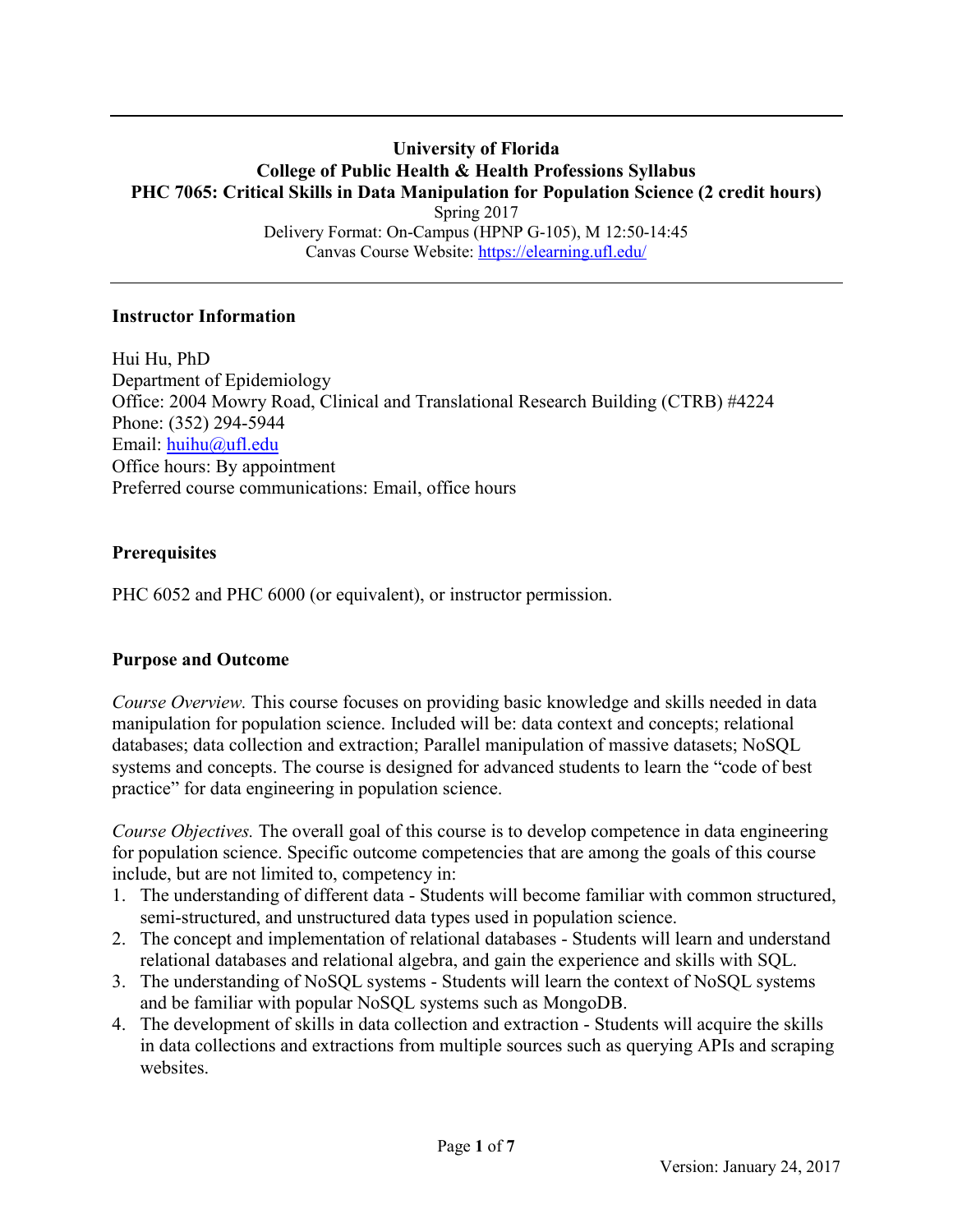- 5. The skills to manipulate data at scale Students will get experience in popular algorithms and tools in parallel manipulation of massive datasets such as MapReduce and Spark.
- 6. Ethical maintenance to human subject data Students will learn the important issues regarding data storage and backup, data sharing and transferring, and meta-data maintenance.

*Instructional Methods.* We will meet for 13 sessions, each of which will last 2 hours. Classes are lecture- and lab-based, and students will be expected to run VirtualBox on their laptops for the labs unless otherwise required. There are no exams, and grades will be based entirely on attendance (5%), homework assignments (50%), and final projects (45%).

# **Description of Course Content**

*Course Schedule.*

| Date              | Agenda ( $\bullet$ = topic, $\Diamond$ = Lab)                      | <b>Assignment Due</b><br>$%$ of Final Grade <sup>*</sup> ) | Project Due<br>(% of Final Grade) |  |
|-------------------|--------------------------------------------------------------------|------------------------------------------------------------|-----------------------------------|--|
| January 9, 2017   | • Course overview<br>◊ Virtual machine setup, Python crash course  |                                                            |                                   |  |
| January 23, 2017  | · Basic Structured Query Language<br>$\lozenge$ SQL 1              | Assignment 1<br>$(10\%)$                                   |                                   |  |
| January 30, 2017  | · Data models and relational SQL<br>$\Diamond$ SQL 2               |                                                            |                                   |  |
| February 6, 2017  | • Many-to-many relationships in SQL<br>$\Diamond$ SQL 3            | Assignment 2<br>$(10\%)$                                   | Form a project<br>team $(0\%)$    |  |
| February 13, 2017 | · NoSQL databases<br>$\Diamond$ MongoDB                            |                                                            |                                   |  |
| February 20, 2017 | • Access web data<br>♦ BeautifulSoup                               | Assignment 3<br>$(10\%)$                                   |                                   |  |
| February 27, 2017 | • Student presentations                                            |                                                            | Project proposal<br>(15%)         |  |
| March 13, 2017    | • Survey data<br>♦ Data retrieval and engineering 1                | Assignment 4<br>$(10\%)$                                   |                                   |  |
| March 20, 2017    | • Spatial data<br>$\Diamond$ Data retrieval and engineering 2      |                                                            |                                   |  |
| March 27, 2017    | • Text data<br>♦ Data retrieval and engineering 3                  | Assignment 5<br>$(10\%)$                                   |                                   |  |
| April 3, 2017     | • Image and time-series data<br>♦ Data retrieval and engineering 4 |                                                            |                                   |  |
| April 10, 2017    | $\bullet$ Big data<br>$\Diamond$ Spark                             | Assignment 6<br>$(10\%)$                                   |                                   |  |
| April 17, 2017    | • Student presentations                                            |                                                            |                                   |  |
| April 24, 2017    | No class                                                           |                                                            | Project report<br>$(30\%)$        |  |

\* Only the highest 5 grades will count towards the final course grade.

*Course Materials and Technology.* Readings for the course will be assigned each week for the next lecture. There is no required textbook. For technical support for this class, please contact the UF Help Desk at: [Learning-support@ufl.edu,](mailto:Learning-support@ufl.edu) (352) 392-HELP – select option 2, or [https://lss.at.ufl.edu/help.shtml.](https://lss.at.ufl.edu/help.shtml)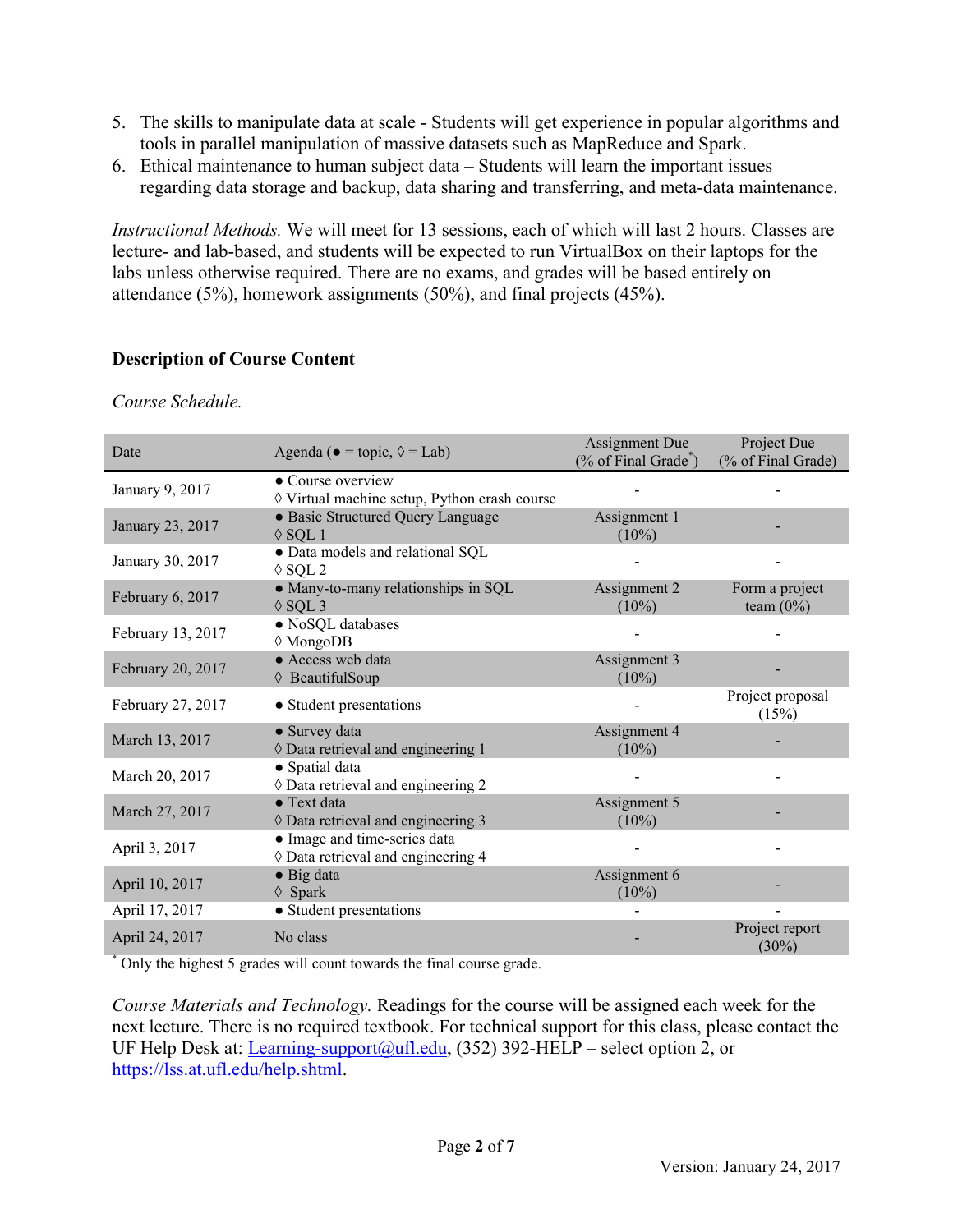## **Academic Requirements and Grading**

*Grade Composition.*

- Attendance: 5%
- Homework assignments:  $50\%$
- $\bullet$  Midterm (project proposal and presentation): 15%
- Final (project report and presentation):  $30\%$

*Attendance.* Class attendance is mandatory. Excused absences follow the criteria of the UF Graduate Catalogue (e.g. illness, serious family emergency, military obligations, religious holidays), and should be communicated to the instructor prior to the missed class day when possible. UF rules require attendance during the first two course sessions. Each unexcused absence results in a 1.5% point deduction from the final grade. Missing more than three scheduled sessions without excuse (each session is about 2 hours of instruction) will result in a failure. Students are responsible for all material presented in class and meeting the scheduled due dates for class assignments.

*Homework assignments.* A total of 6 assignments will be given, and the highest 5 grades will count towards the final grade. All assignments are small programming projects. These programming exercises are often simple and it is easy to find their implementations online. You can use these online implementations as references. However, you will be penalized if you merely copy others' work. I reserve the rights to ask you to explain your code line-by-line. You are required to compliant with the following assignment rules:

- Your assignment must be turned in no later than 11:59pm on the day it is due.
- Late homework assignments will NOT be accepted, unless you have a formal proof of the exception (e.g., a written doctor note, a police ticket, etc.).
- No handwritten assignment. All assignments need to be submitted electronically either by email or the online system (will be clarified at the beginning of the course).
- DO NOT COPY OTHERS' HOMEWORK. There is zero-tolerance. The one who copy the homework will receive 0 point; and the one who is copied will get only 50% of the points that he/she should have received.
- You can work with others (e.g., discuss, consult, etc.) on a homework assignment. And, if you work on a homework assignment with other students in the course, you are required to list their names when you turn in the assignment. Plagiarism will receive 0 point.
- Searching for a solution on the web—and then submitting it as your answer for a homework assignment—will be considered a violation.

*Course project.* The final product of the course is a course project, which consists of 45% of the final grade. Each student is required to complete a course project. You can collaborate with other students as a team. However, each team can have up to two (2) members. Exception can only be made with written explanation and subject to the instructor's approval. And, please clearly delineate roles and responsibilities of each team member. Your final grade of the course project will be adjusted based on your contribution (e.g., merely presenting the project in the final presentation is NOT a contribution).

You are encouraged to come up novel ideas for the course project. The project is required to include at least 1 non-traditional data source (e.g. spatial data, text data, image data, time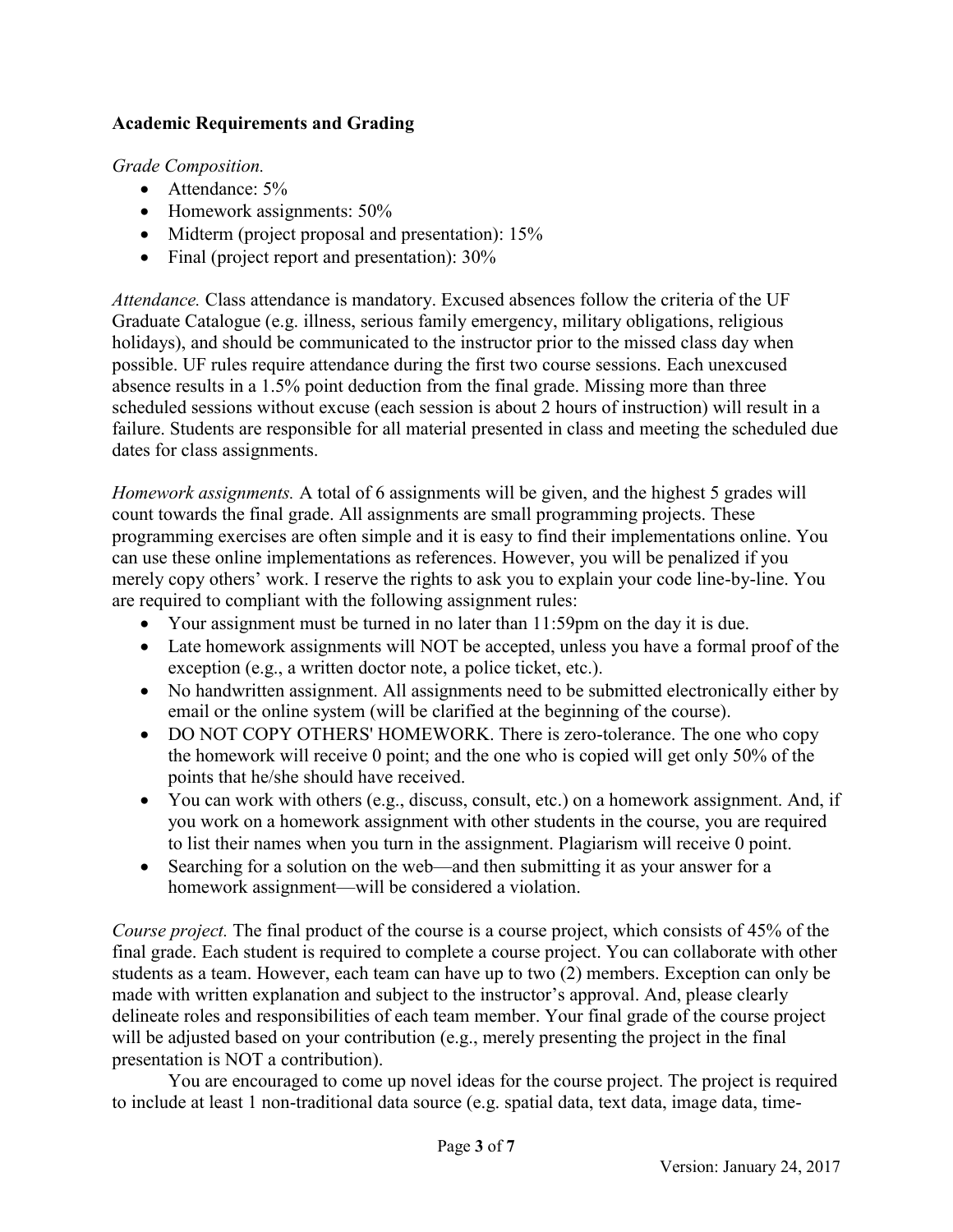series data, etc.) other than the traditional survey data. Uses of semi-structured and unstructured data are highly encouraged. Accessing web data using either existing APIs or by scraping is also highly encouraged. You will conduct extensive background research (e.g., literature review, identify and retrieve potential datasets, build preliminary data pipelines, etc.), and you are expected to write a project proposal and give a presentation during the midterm. Please note that although an analyses/modelling section is required for the project, it is not the focus of this course. Instead, you should focusing more on the data accessing and engineering part. Please follow the detailed requirements below.

## *Project proposal requirements:*

- Cover Page: Include title and list of team members.
- Abstract: Up to one (1) page. Explain the motivation for the work to be accomplished.
- Project description: Up to five  $(5)$  pages, and please include the following:
	- o Specific Aims/Objectives
	- o Background and Significance
	- o Approach/Research Design (preliminary data pipelines if applicable)
	- o Timeline
	- o Literature cited (no page limit); please follow the Vancouver style.
- Proposals must use single column and single spacing; Arial or Times New Roman font; font size no smaller than 11 point; tables and figure labels can be in 10 point; minimum 0.5 inch margins.

### *Midterm project proposal presentation:*

- Up to fifteen (15) slides and no more than 15 minutes of presentation with 5 minutes  $O&A$ .
- Please send the slides to the instructor at least three (3) days in advance.
- Each project team is expected to turn in a final project report, associated code and datasets (or reference to used datasets), and a group presentation.

*Project report requirements:* the project report can be up to ten (10) pages (including references), and please structure the report to include:

- Title (14 point typeface) and names of each team member
- Abstract: no more than 250 words summarizing the project.
- Introduction: a short background and objective(s) of the study.
- Methods: design, setting, dataset, approaches, and main outcome measurements.
- Results: key findings
- Discussion: key conclusions with direct reference to the implications of the methods and/or results.
- References: please follow the Vancouver style.

### *Final project presentation:*

- Up to fifteen (15) slides and no more than 15 minutes of presentation with 5 minutes Q&A.
- Please send the slides to the instructor at least three (3) days in advance.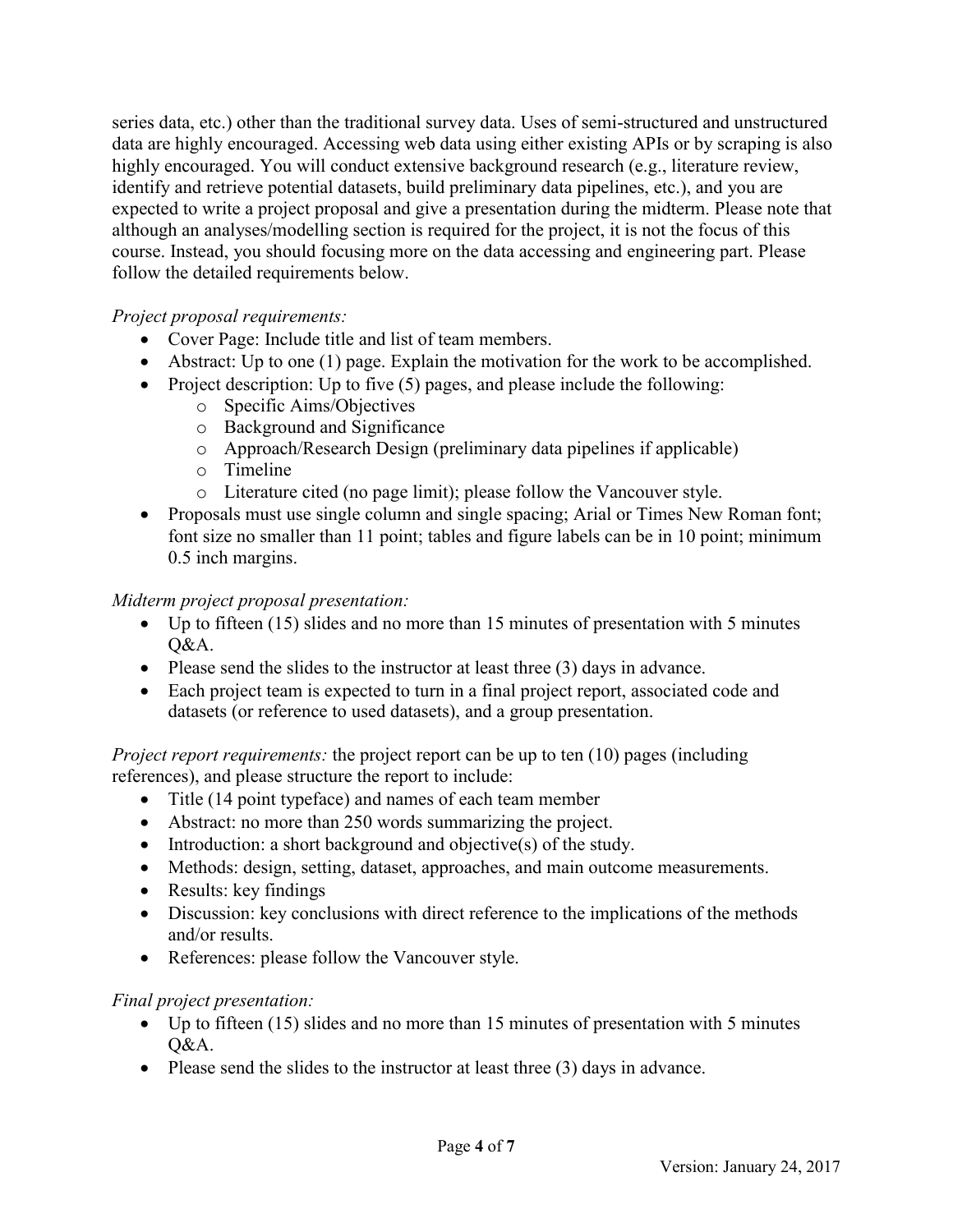*Point system.*

| Points earned 93-100 90-92 87-89 83-86 80-82 77-79 73-76 70-72 67-69 63-66 60-62 <60 |  |  |  |  |  |  |
|--------------------------------------------------------------------------------------|--|--|--|--|--|--|
| Letter grade A A- B+ B B- C+ C C- D+ D D- E                                          |  |  |  |  |  |  |
| Grade points 4.0 3.67 3.33 3.0 2.67 2.33 2.0 1.67 1.33 1.0 0.67 0.0                  |  |  |  |  |  |  |

For greater detail on the meaning of letter grades and university policies related to them, see the Registrar's Grade Policy regulations at: <http://catalog.ufl.edu/ugrad/current/regulations/info/grades.aspx>

### **Student Expectations, Roles, and Opportunities for Input**

*Expectations Regarding Course Behavior.* Please come to class on time and be prepared to stay until the time scheduled as the end of class. We think your investment in the degree is worth maximizing your in-class experience, and we expect to provide materials that utilize the full, scheduled class times. The use of cell phones is not permitted. Please turn them off or, if you expect urgent calls, set them to "vibrate." Please do not engage in "side conversations" while the instructor or a presenter is leading the class. If the material is unclear, other students are likely to have a similar question; you are strongly encouraged to ask in-class questions so that all students may benefit from the discussion.

*Communication Guidelines.* Assistance with course material is available during scheduled office hours or by appointment. Emailed questions are also welcome, and we aim to address all such inquiries within 24 hours of receipt (or on Monday if the email was sent on Friday). Please do not re-send the same question until the appropriate time frame has elapsed (24 hours or end of day Monday for emails sent on Friday). Student success and understanding is of the utmost importance, so each email receives careful consideration.

*Academic Integrity.* Students are expected to act in accordance with the University of Florida policy on academic integrity. As a student at the University of Florida, you have committed yourself to uphold the Honor Code, which includes the following pledge:

"We, the members of the University of Florida community, pledge to hold ourselves and our peers to the highest standards of honesty and integrity."

You are expected to exhibit behavior consistent with this commitment to the UF academic community, and on all work submitted for credit at the University of Florida, the following pledge is either required or implied:

"On my honor, I have neither given nor received unauthorized aid in doing this assignment."

It is your individual responsibility to know and comply with all university policies and procedures regarding academic integrity and the Student Honor Code. Violations of the Honor Code at the University of Florida will not be tolerated. Violations will be reported to the Dean of Students Office for consideration of disciplinary action. For additional information regarding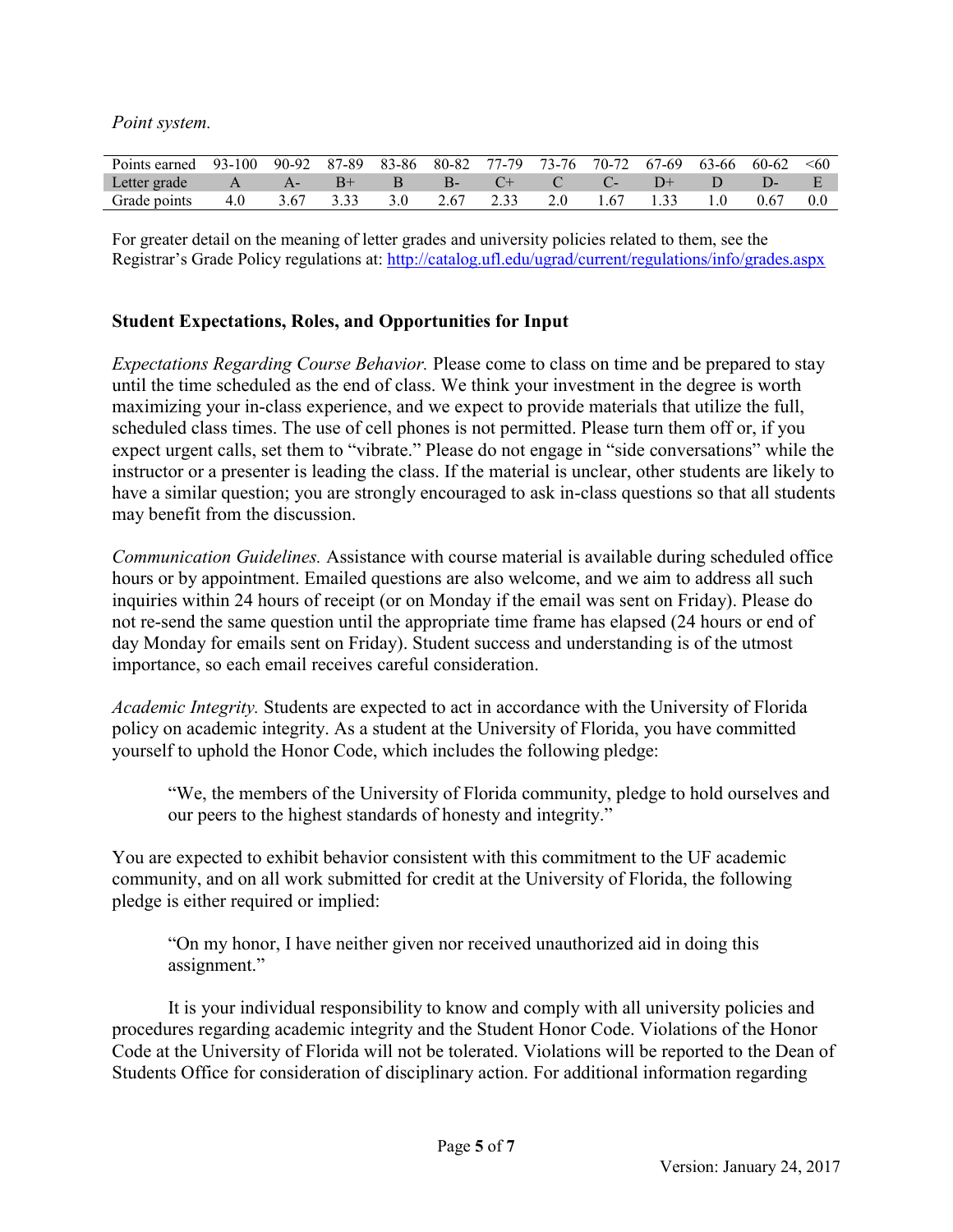Academic Integrity, please see Student Conduct and Honor Code or the Graduate Student Website for additional details:

- <https://www.dso.ufl.edu/sccr/process/student-conduct-honor-code/>
- <http://gradschool.ufl.edu/students/introduction.html>

Please remember cheating, lying, misrepresentation, or plagiarism in any form is unacceptable and inexcusable behavior.

*Online Faculty Course Evaluation Process.* Students are expected to provide feedback on the quality of instruction in this course by completing online evaluations at [https://evaluation.ufl.edu.](https://evaluation.ufl.edu/) Students will be given specific times when the evaluations can be made. Summary results of these assessments are available to students at [https://evaluations.ufl.edu/results/.](https://evaluations.ufl.edu/results/)

It is very important to me that you are able to develop a set of data engineering tools in this course that you will find useful in your career. Naturally, the presentation of some tools may be stronger than others. Your feedback on this issue is extremely valuable to me; please feel free to comment on what strategies worked and which might be improved, as I will modify future versions of this course to leverage such knowledge of strengths and weaknesses. As an additional consideration, these evaluations are also useful at the University level, as they are examined in the context of faculty tenure and promotion procedures.

## **Support Services**

*Accommodations for Students with Disabilities.* If you require classroom accommodation because of a disability, you must register with the Dean of Students Office [http://www.dso.ufl.edu](http://www.dso.ufl.edu/) within the first week of class. The Dean of Students Office will provide documentation of accommodations to you, which you must then give to me as the instructor of the course to receive accommodations. Please make sure you provide this letter to me by the end of the second week of the course. The College is committed to providing reasonable accommodations to assist students in their coursework.

*Counseling and Student Health.* Students sometimes experience stress from academic expectations and/or personal and interpersonal issues that may interfere with their academic performance. If you find yourself facing issues that have the potential to or are already negatively affecting your coursework, you are encouraged to talk with an instructor and/or seek help through University resources available to you.

- The Counseling and Wellness Center (352) 392-1575 offers a variety of support services such as psychological assessment and intervention and assistance for math and test anxiety. Visit their web site for more information: [http://www.counseling.ufl.edu.](http://www.counseling.ufl.edu/) Online and in person assistance is available.
- You Matter We Care website: [http://www.umatter.ufl.edu/.](http://www.umatter.ufl.edu/) Your well-being is important to the University of Florida. The U Matter, We Care initiative is committed to creating a culture of care on our campus by encouraging members of our community to look out for one another and to reach out for help if a member of our community is in need. If you or a friend is in distress, please contact  $\frac{umatter(\partial u)}{u}$ . edu so that the U Matter, We Care Team can reach out to the student in distress. A nighttime and weekend crisis counselor is available by phone at (352) 392-1575. The U Matter, We Care Team can help connect students to the many